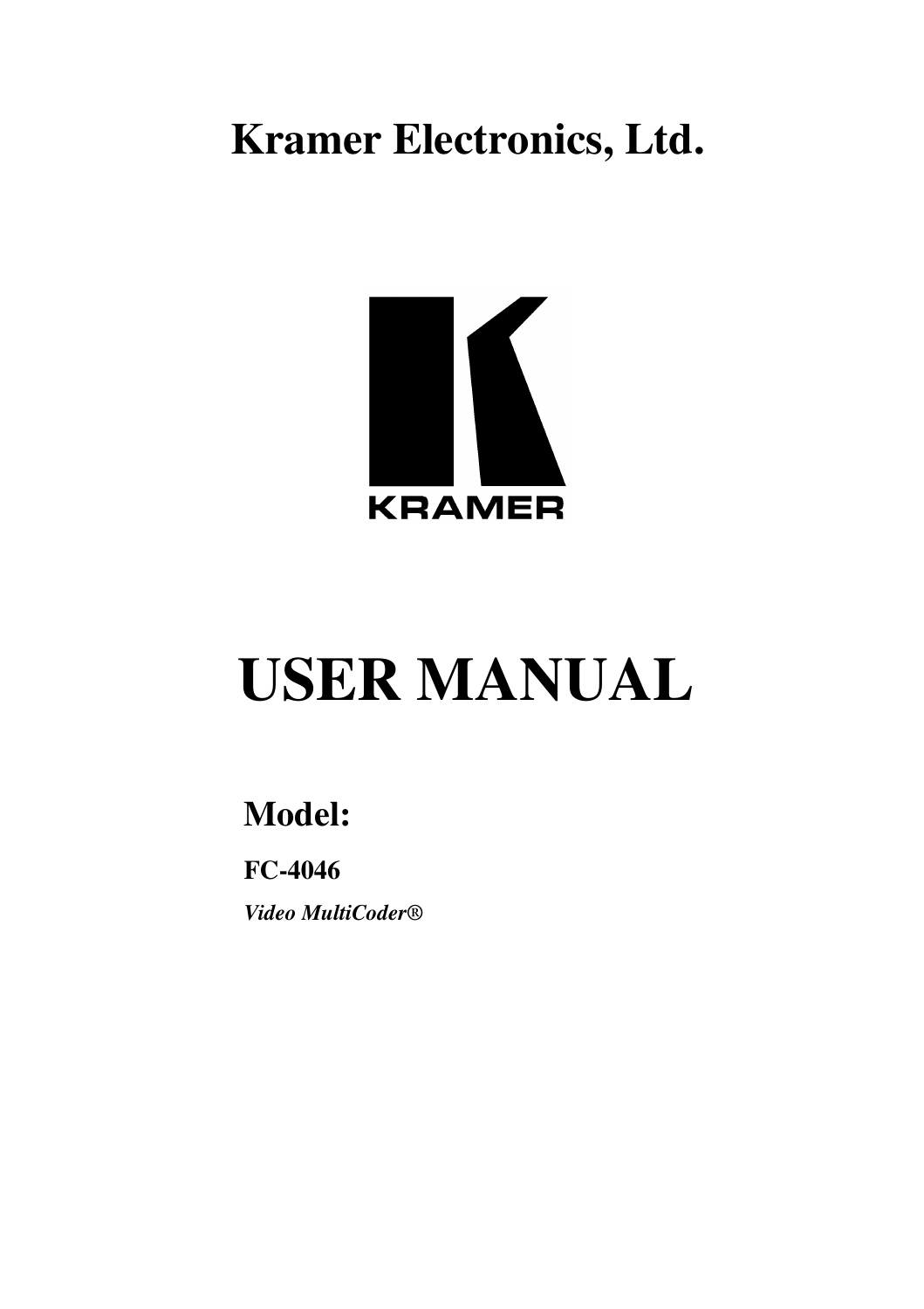## **Contents**

| 1              | <b>Introduction</b>                                                 | $\mathbf{1}$   |
|----------------|---------------------------------------------------------------------|----------------|
| $\mathbf{2}$   | <b>Getting Started</b>                                              | $\mathbf{1}$   |
| 3              | <b>Overview</b>                                                     | $\mathbf{1}$   |
| 4              | Your FC-4046 Video MultiCoder®                                      | $\overline{2}$ |
| 5              | <b>Installing on a Rack</b>                                         | 6              |
| 5.1            | Before Installing on a Rack                                         | 6              |
|                | CAUTION!!                                                           | 6              |
| 5.1.1          |                                                                     |                |
| 5.2            | <b>Instructions for Rack-Mounting</b>                               | 6              |
| 6              | Connecting the FC-4046 Video MultiCoder <sup>®</sup>                | 7              |
| 6.1            | Connecting a PC                                                     | 8              |
| 6.2            | <b>Dipswitch Settings</b>                                           | 9              |
| 7              | <b>Operating Your FC-4046 Video MultiCoder®</b>                     | 10             |
| 7.1            | Using the Front Panel Buttons                                       | 10             |
| 7.1.1          | Encoding and Decoding Video Signals                                 | 10             |
| 7.1.2          | Adjusting the CONTROL Levels                                        | 10             |
| 7.1.3          | Locking the Front Panel                                             | 10             |
| 8              | <b>Technical Specifications</b>                                     | 11             |
| 9              | <b>Communication Protocol</b>                                       | 11             |
| <b>Figures</b> |                                                                     |                |
|                | Figure 1: FC-4046 Video MultiCoder®                                 | 3              |
|                | Figure 2: Connecting the FC-4046                                    | 8              |
|                | Figure 3: Connecting a PC without using a Null-modem Adapter        | 8              |
|                | Figure 4: Dipswitches (Factory Default)                             | 9              |
| <b>Tables</b>  |                                                                     |                |
|                | Table 1: Front Panel FC-4046 Video MultiCoder <sup>®</sup> Features | 4              |
|                | Table 2: Rear Panel FC-4046 Video MultiCoder <sup>®</sup> Features  | 5              |
|                | Table 3: Recommended Ambient Temperature and Humidity Range         | 6              |
|                | Table 4: Dipswitch Settings                                         | 9              |
|                | Table 5: Dipswitch Standard Definitions (for AUTO switch off)       | 9<br>11        |
|                | Table 6: Technical Specifications of the FC-4046 Video MultiCoder®  |                |

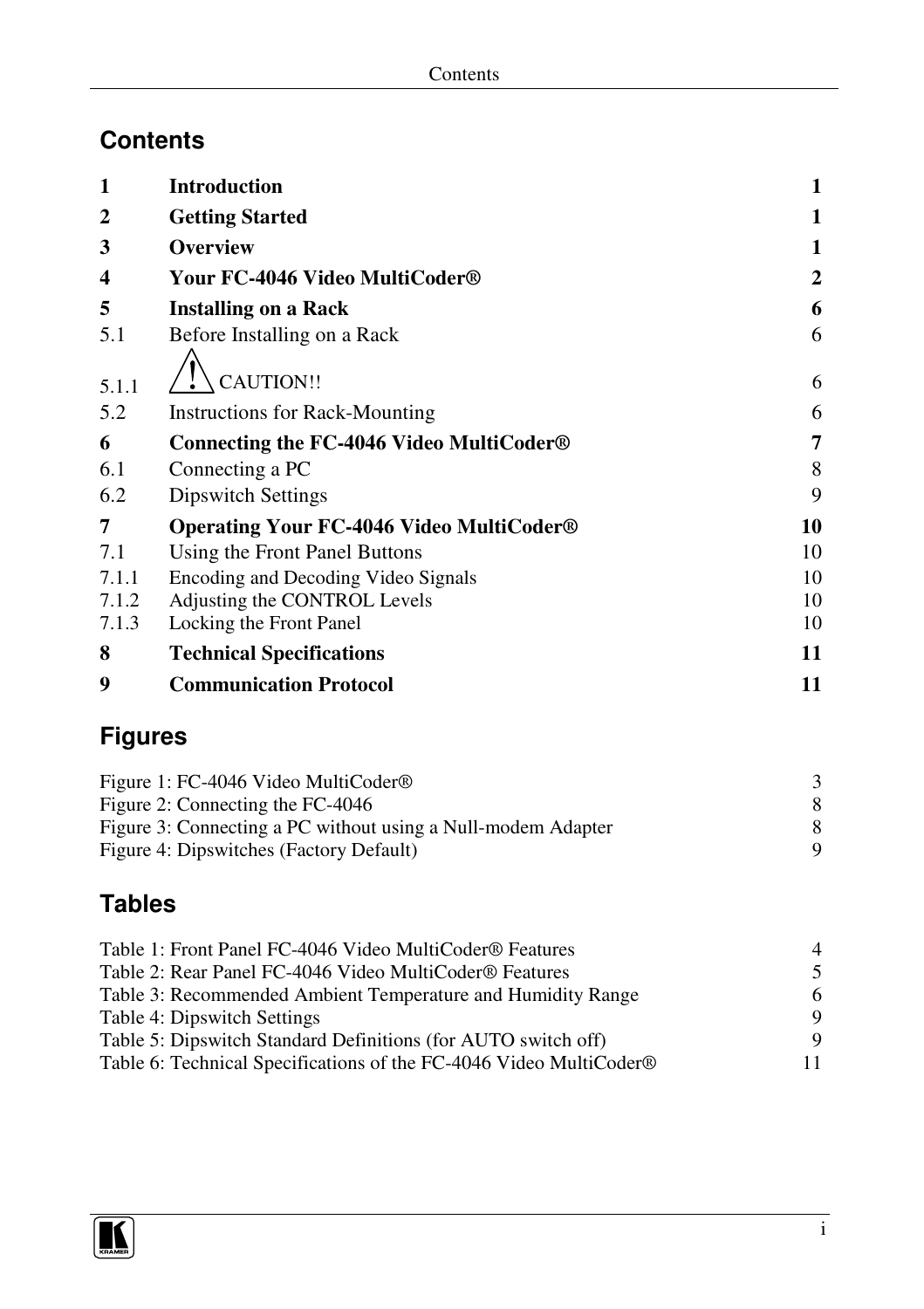## **1 Introduction**

Welcome to Kramer Electronics (since 1981): a world of unique, creative and affordable solutions to the infinite range of problems that confront the video, audio and presentation professional on a daily basis. In recent years, we have redesigned and upgraded most of our line, making the best even better! Our 500-plus different models now appear in 8  $Groups<sup>1</sup>$ , which are clearly defined by function.

Congratulations on purchasing your Kramer **FC-4046** *Video MultiCoder®*, which is ideal for the following typical applications:

- Video production, editing and duplication studios
- Interfacing between machines with differing formats

The package includes the following items:

- **FC-4046** *Video MultiCoder®*
- Power cord<sup>2</sup>
- $\bullet$  Null-modem adapter and this user manual<sup>3</sup>

## **2 Getting Started**

We recommend that you:

- Unpack the equipment carefully and save the original box and packaging materials for possible future shipment
- Review the contents of this user manual
- Use Kramer high performance high resolution cables<sup>4</sup>

#### **3 Overview**

The Kramer **FC-4046** *Video MultiCoder®* is a multi-standard all-in-one encoder<sup>5</sup>/decoder<sup>6</sup>. The user selects the video source and the converted video is available on all the outputs.

<sup>6</sup> Converting composite or Y/C video input signals to RGB or YUV analog or digital output signals



<sup>1</sup> GROUP 1: Distribution Amplifiers; GROUP 2: Video and Audio Switchers, Matrix Switchers and Controllers; GROUP 3:

Video, Audio, VGA/XGA Processors; GROUP 4: Interfaces and Sync Processors; GROUP 5: Twisted Pair Interfaces; GROUP 6: Accessories and Rack Adapters; GROUP 7: Scan Converters and Scalers; and GROUP 8: Cables and Connectors

<sup>2</sup> We recommend that you use only the power cord that is supplied with the machine

<sup>3</sup> Download up-to-date Kramer user manuals from the Internet at this URL: http://www.kramerelectronics.com

<sup>4</sup> The complete list of Kramer cables is on our Web site at http://www.kramerelectronics.com

<sup>5</sup> Converting RGB or YUV analog or digital input signals to composite or Y/C video output signals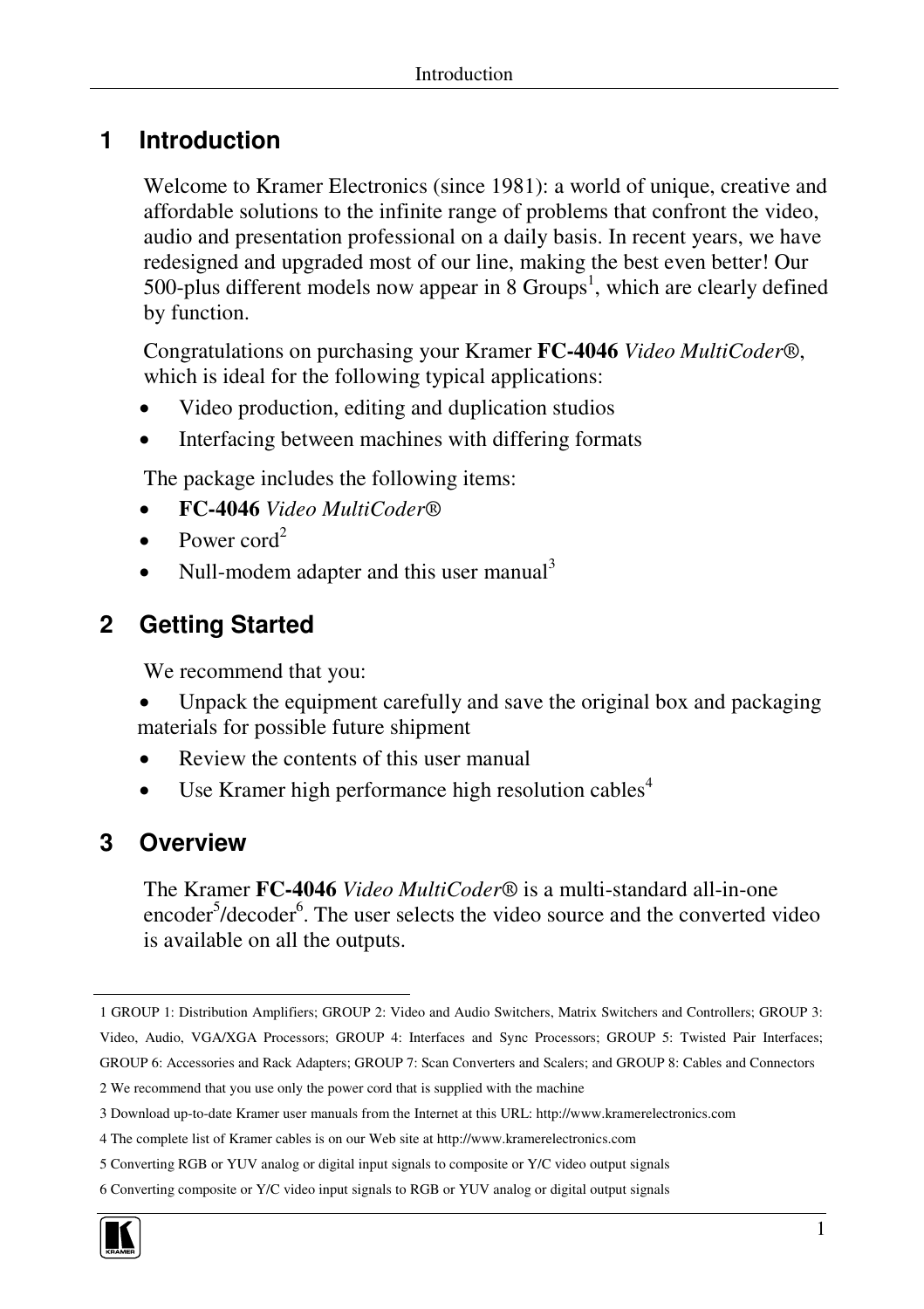In addition, the **FC-4046**:

 Includes analog inputs and outputs compatible with the formats and standards in use today

- Is highly automated for hassle-free operation
- Includes user-friendly front panel buttons for full Procamp control
- Labels each dipswitch for easy and convenient identification
- Automatically recognizes the input video standard<sup>1</sup>: PAL B/D/G/H/I/M/N/Nc, NTSC3.58/4.43 and SECAM
- Can output PAL B/D/G/H/I/Nc/60 and NTSC3.58/4.43<sup>2</sup>
- $\bullet$  Has CV, YC and component<sup>3</sup> inputs and outputs
- Simultaneously outputs to CV, YC and component (RGB or YUV) formats

 Can be used as a multi-format switcher, always converting to all the formats

- Includes non-volatile memory that retains the last setting, after switching the power off and then on again
- Is controllable via the front panel buttons, and/or remotely by RS-232 serial commands transmitted by a touch screen system, PC, or other serial controller

To achieve the best performance:

 Connect only good quality connection cables, thus avoiding interference, deterioration in signal quality due to poor matching, and elevated noise levels (often associated with low quality cables)

 Avoid interference from neighboring electrical appliances that may adversely influence signal quality

 Position your Kramer **FC-4046** in a location free from moisture and away from excessive sunlight and dust

## **4 Your FC-4046 Video MultiCoder®**

Figure 1 illustrates the front and rear panels of the **FC-4046**. Table 1 and Table 2 define the front and rear panels of the **FC-4046**, respectively.

<sup>1</sup> When the fifth dipswitch, AUTO, is set to ON for the multi-standard

<sup>2</sup> Only supporting actions that are capable of performance. For example, you cannot convert the PAL standard to NTSC

<sup>3</sup> Note that this unit does not scale or scan convert the signal. For example, a PAL input would produce 50Hz interlaced output on the RGB output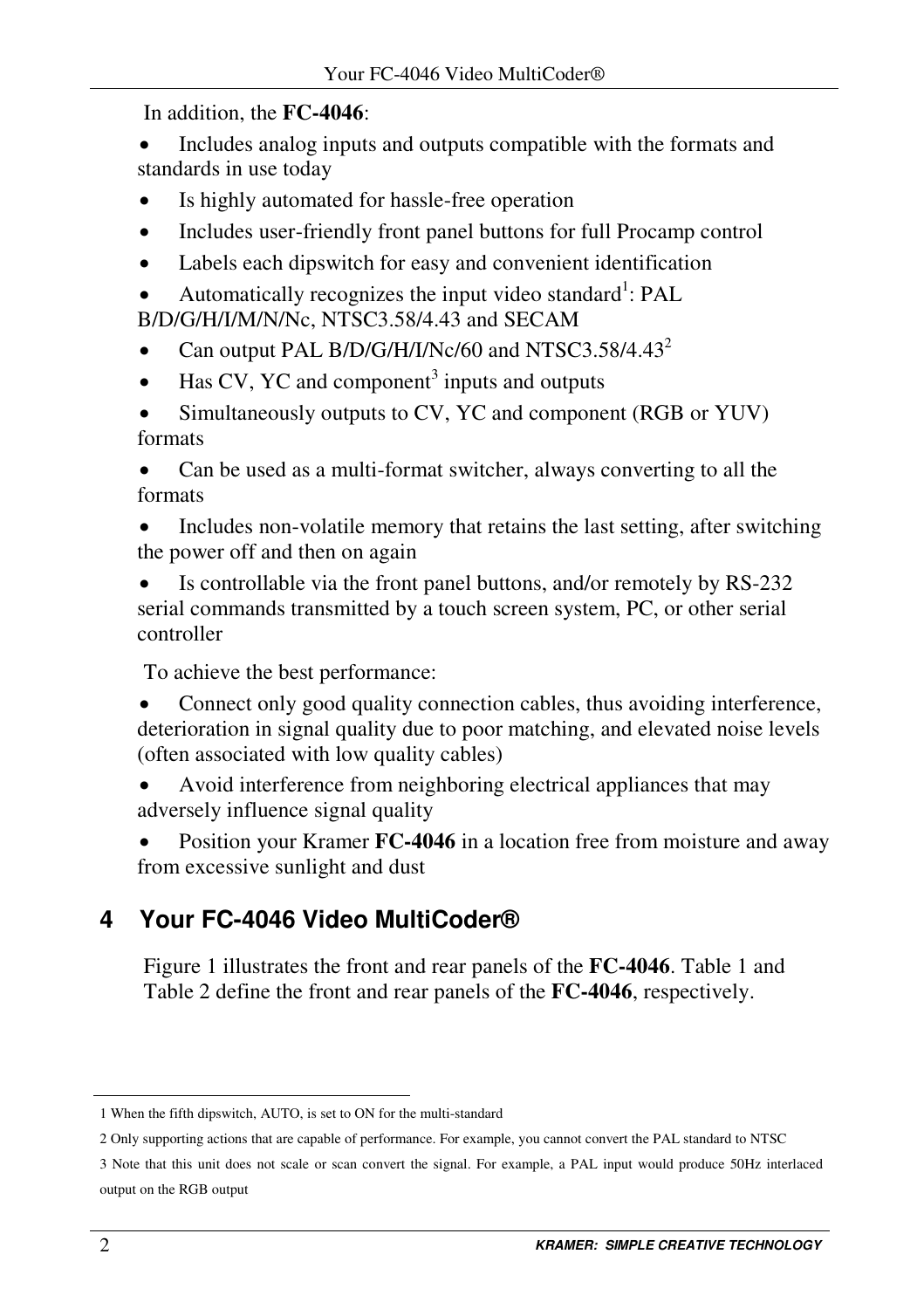Your FC-4046 Video MultiCoder® Your FC-4046 Video MultiCoder®





 $\omega$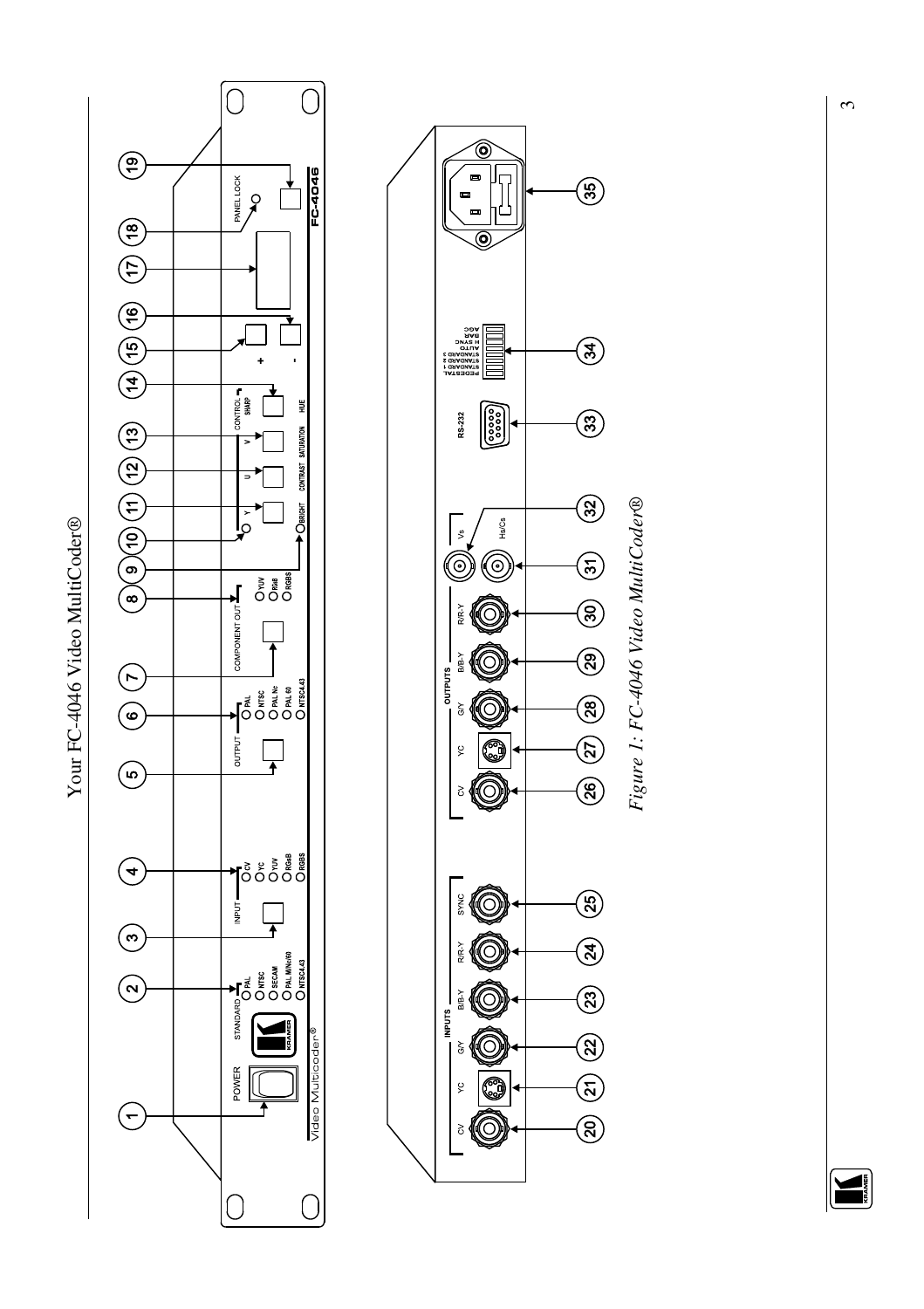| #               | Feature                               | <b>Function</b>                                                                                                                                                 |
|-----------------|---------------------------------------|-----------------------------------------------------------------------------------------------------------------------------------------------------------------|
| 1               | POWER Switch                          | Illuminated switch for turning the unit ON or OFF                                                                                                               |
| 2               | <b>STANDARD LEDS</b>                  | Automatically recognize <sup>1</sup> the input video standard <sup>2</sup> , lighting the appropriate LED                                                       |
| 3               | <b>INPUT Button</b>                   | Press to choose the input format <sup>3</sup>                                                                                                                   |
| 4               | <b>INPUT LEDS</b>                     | Light the specific INPUT chosen via the INPUT button                                                                                                            |
| 5               | <b>OUTPUT Button</b>                  | Press to select the output standard on CV and YC outputs                                                                                                        |
| 6               | <b>OUTPUT LEDS</b>                    | Light the specific OUTPUT chosen via the OUTPUT button                                                                                                          |
| 7               | <b>COMPONENT OUT</b><br><b>Button</b> | Press to select the output <sup>4</sup> format on the component BNC connectors                                                                                  |
| 8               | <b>COMPONENT OUT LEDS</b>             | Light the specific COMPONENT OUT chosen via the COMPONENT OUT<br>hutton                                                                                         |
| 9               | Lower CONTROL LED                     | Selects the function printed under the lit ProAmp button                                                                                                        |
| 10              | Upper CONTROL LED                     | Selects the function printed above the lit ProAmp button                                                                                                        |
| 11              | Y CONTROL Button                      |                                                                                                                                                                 |
|                 | <b>BRIGHT Button</b>                  |                                                                                                                                                                 |
| 12 <sub>1</sub> | <b>U CONTROL Button</b>               | Press the appropriate button once or twice (until the upper/lower LED is lit)                                                                                   |
|                 | <b>CONTRAST Button</b>                | to select control of the Y / BRIGHTNESS / U / CONTRAST / V /                                                                                                    |
| 13              | V CONTROL Button                      | SATURATION / SHARP / HUE <sup>5</sup> . Adjust using the $+$ and $-$ buttons                                                                                    |
|                 | SATURATION Button                     |                                                                                                                                                                 |
| 14 I            | <b>SHARP CONTROL Button</b>           |                                                                                                                                                                 |
|                 | <b>HUE Button</b>                     |                                                                                                                                                                 |
| 15              | + Button                              | Press to increase the level <sup>6</sup>                                                                                                                        |
| 16              | - Button                              | Press to decrease the level <sup>6</sup>                                                                                                                        |
| 17              | 7-segment Display                     | Displays data when selecting a CONTROL button. After powering up the<br>machine, the firmware version number displays briefly for versions higher<br>than $1.0$ |
| 18              | PANEL LOCK LED                        | Lights when the panel is locked (blinks after pressing a button while the<br>panel is locked)                                                                   |
|                 | 19   PANEL LOCK Button                | Disengages the front panel buttons                                                                                                                              |

*Table 1: Front Panel FC-4046 Video MultiCoder® Features*

When the FC-4046 is set to the Automatic mode

PAL (B/D/G/H/I/N), NTSC(3.58), SECAM, PAL (M/Nc/60) and NTSC (4.48)

CV, YC, YUV, RGsB, or RGBS

YUV, RGsB, or RGBS

Note that this function is not applicable to all standards

Operational only when the 7-segment display displays data after choosing a control button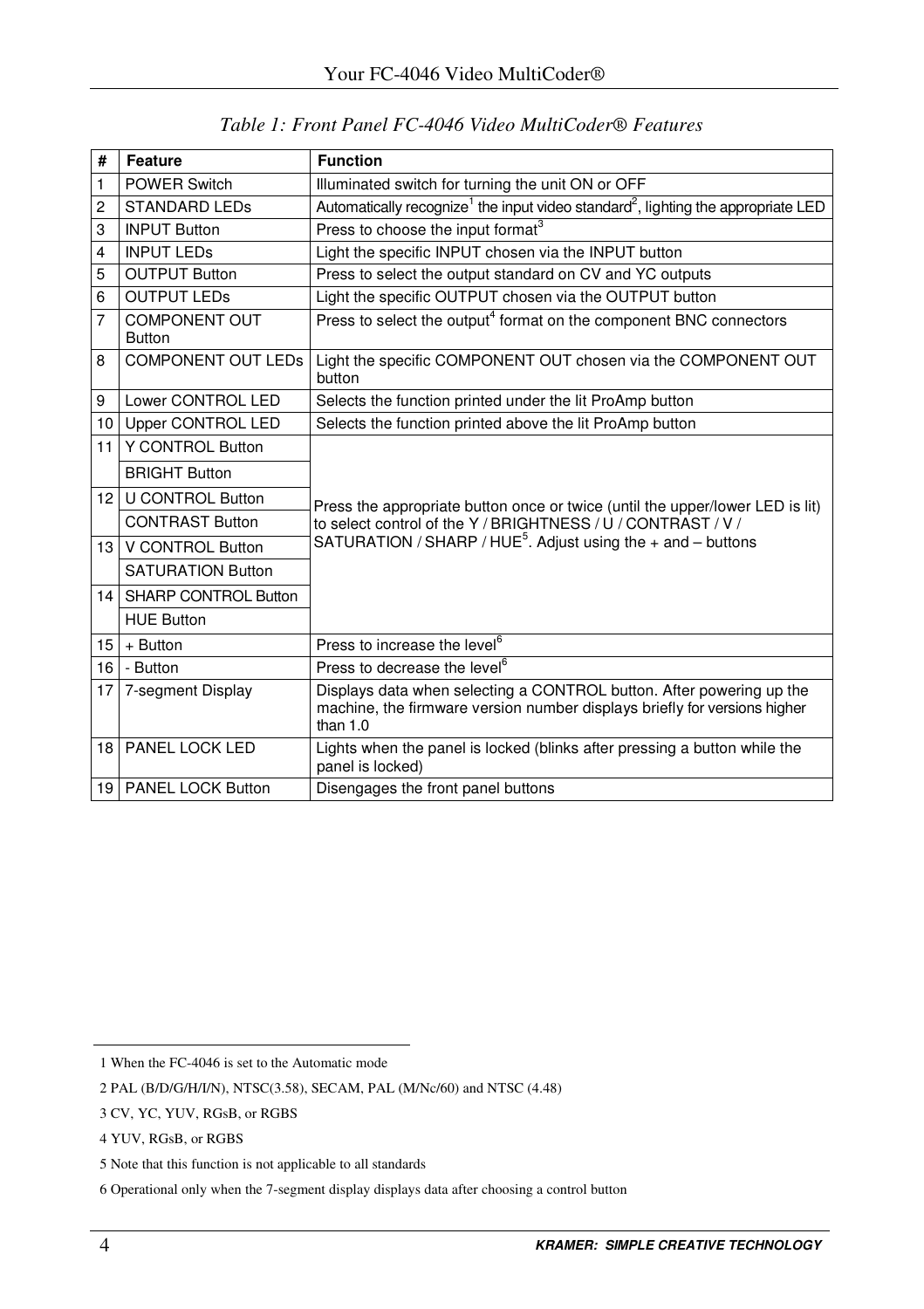| #  | Feature                        | <b>Function</b>                                                         |  |
|----|--------------------------------|-------------------------------------------------------------------------|--|
| 20 | <b>CV INPUT BNC Connector</b>  | Connects to the composite video source <sup>1</sup>                     |  |
| 21 | YC INPUT 4p Connector          | Connects to the s-Video (Y/C) source when selecting Y/C as<br>the input |  |
| 22 | G/Y INPUT BNC Connector        |                                                                         |  |
| 23 | B/B-Y INPUT BNC Connector      | Connects to the component video source when selecting                   |  |
| 24 | R/R-Y INPUT BNC Connector      | RGB/S or YUV as the input                                               |  |
| 25 | SYNC INPUT BNC Connector       | Connects to the SYNC source in the RGBS mode                            |  |
| 26 | <b>CV OUTPUT BNC Connector</b> | Connects to the composite video acceptor                                |  |
| 27 | YC OUTPUT 4p Connector         | Connects to the s-Video (Y/C) acceptor                                  |  |
| 28 | G/Y OUTPUT BNC Connector       |                                                                         |  |
| 29 | B/B-Y OUTPUT BNC Connector     | Connects to the component video output                                  |  |
| 30 | R/R-Y OUTPUT BNC Connector     |                                                                         |  |
| 31 | Hs/Cs OUTPUT BNC Connector     | Connects to the horizontal or composite sync output <sup>2</sup>        |  |
| 32 | <b>Vs OUTPUT BNC Connector</b> | Connects to the vertical sync output                                    |  |
| 33 | RS-232 DB 9 Connector          | Connects to PC or Serial Controller                                     |  |
| 34 | <b>Dipswitches</b>             | Dipswitches setup of the unit                                           |  |
| 35 | Power Connector with Fuse      | AC connector enabling power supply to the unit                          |  |

#### *Table 2: Rear Panel FC-4046 Video MultiCoder® Features*

Select the SYNC type via the DIP



When selecting CV as the input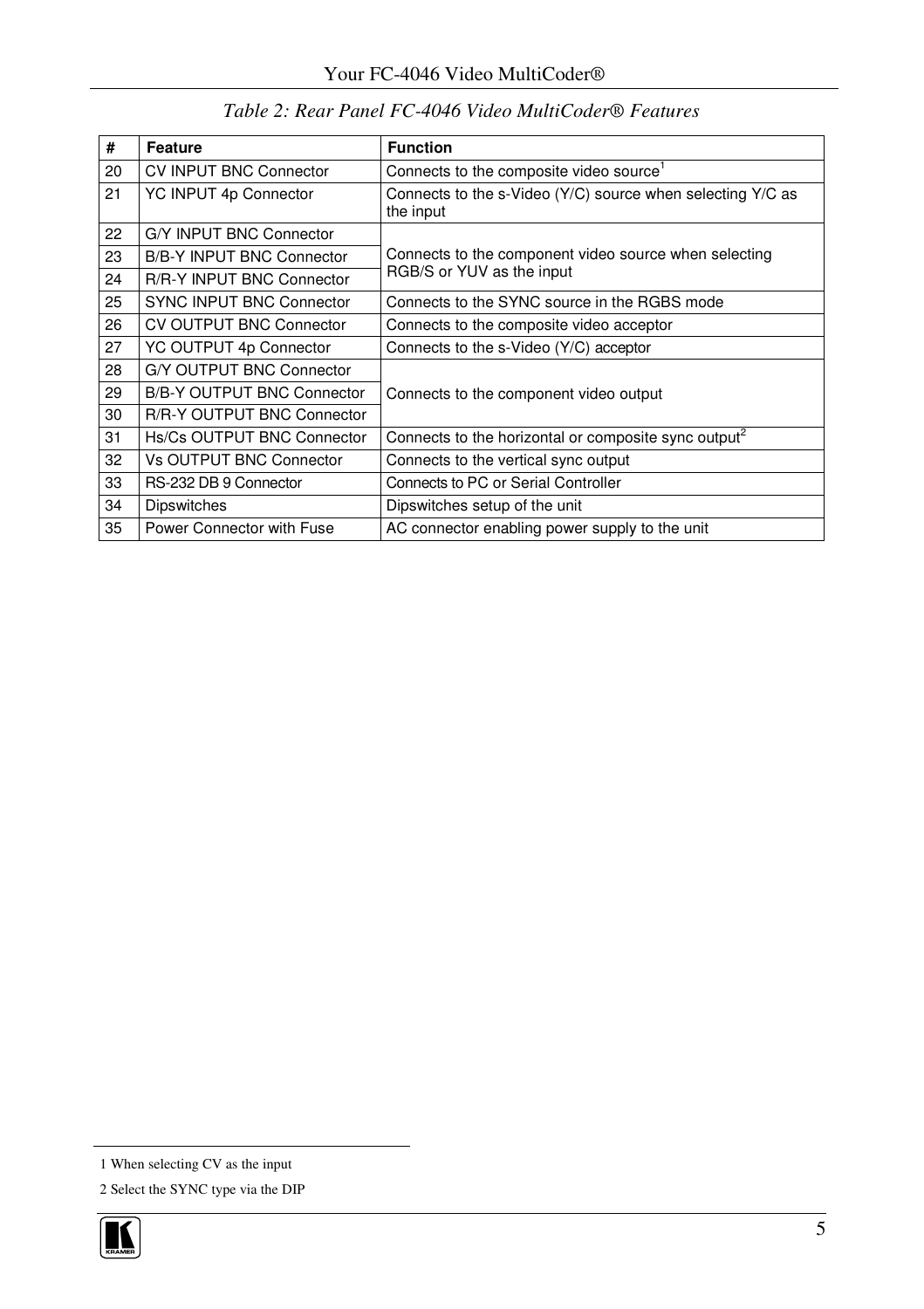## **5 Installing on a Rack**

This section describes what to do before installing on a rack (see section 5.1) and how to install on a rack (see section 5.2).

#### **5.1 Before Installing on a Rack**

Before installing the machine in a 19" rack, be sure that the environment is within the recommended range:

*Table 3: Recommended Ambient Temperature and Humidity Range*

| Operating temperature range | +5 to +45 Deg. Centigrade      |
|-----------------------------|--------------------------------|
| Operating humidity range    | 5 to 65 % RHL, non-condensing  |
| Storage temperature range   | $-20$ to $+70$ Deg. Centigrade |
| Storage humidity range      | 5 to 95% RHL, non-condensing   |

## $5.1.1$   $\left\langle \right\rangle$  CAUTION!!

When installing the **FC-4046** in a 19" rack, avoid hazards by taking care that:

- 1. It is located within the recommended environmental conditions, as the operating ambient temperature of a closed or multi-unit rack assembly may exceed the room ambient temperature.
- 2. Once rack-mounted, enough air will still flow around the machine.
- 3. The machine is placed straight in the correct horizontal position.
- 4. You do not overload the circuit(s). When connecting the machine to the supply circuit, overloading the circuits might have a detrimental effect on overcurrent protection and supply wiring. Refer to the appropriate nameplate ratings for information. For example, for fuse replacement, see the value printed on the product label.
- 5. The machine is earthed (grounded) in a reliable way and is connected only to an electricity socket with grounding. Pay particular attention to supply connections other than direct connections to the branch circuit (for example, the use of power strips), and that you use only the power cord that is supplied with the machine.

## **5.2 Instructions for Rack-Mounting**

To install the **FC-4046** in a 19" rack, place the rack ears of the machine against the rack rails of the rack, and insert the proper rack screws through each of the four holes in the rack ears<sup>1</sup>.

<sup>1</sup> Always mount the machine in the rack before you attach any cables or connect the machine to the power. If you are using a Kramer rack adapter kit (for a machine that is not 19"), refer to the Rack Adapters user manual (download it at: http://www.kramerelectronics.com) for installation instructions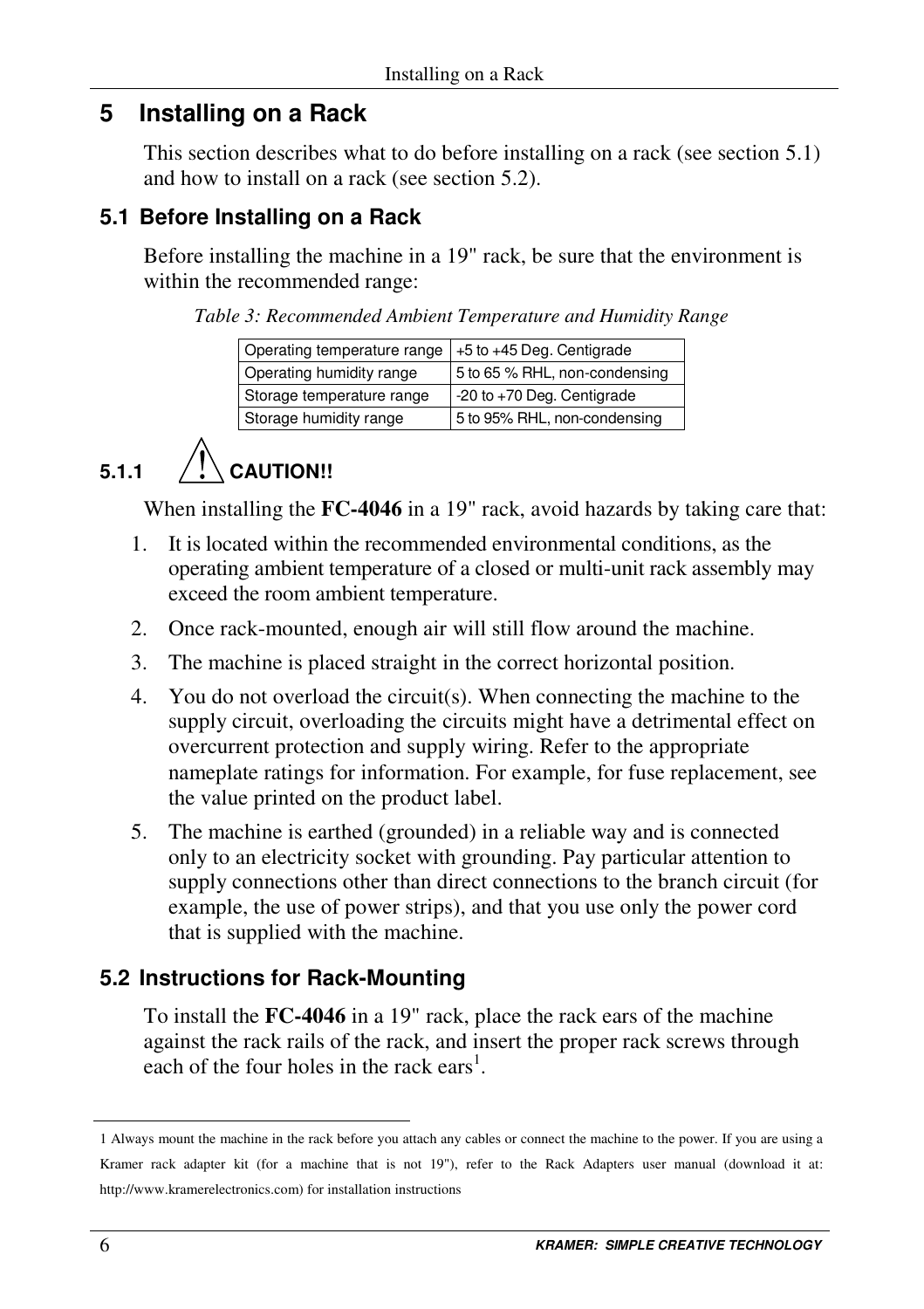### **6 Connecting the FC-4046 Video MultiCoder®**

To connect the **FC-4046**, as the example in Figure 2 illustrates, do the following<sup>1</sup>:

- 1. Connect one or more of the following sources:
- A composite video source (for example, a camera) to the CV INPUT BNC connector
- A Y/C source (for example, an s-Video player) to the 4p INPUT connector
- A component video source (for example, a DVD Player) to the G/Y, B/B-Y, and R/R-Y INPUT BNC connectors
- 2. Connect the OUTPUT:
- CV BNC connector to the composite video acceptor (for example, a composite video display)
- 4p connector to the s-Video acceptor (for example, an s-Video display)
- G/Y, B/B-Y, and R/R-Y BNC connectors to the component video acceptor (for example, a projector)
- 3. Connect the power cord.
- 4. Connect a PC or other RS-232 controller (optional), see section 6.1.
- 5. Set the dipswitches, see section 6.2.

<sup>1</sup> Switch OFF the power on each device before connecting it to your FC-4046. After connecting your FC-4046, switch on its power and then switch on the power on each device

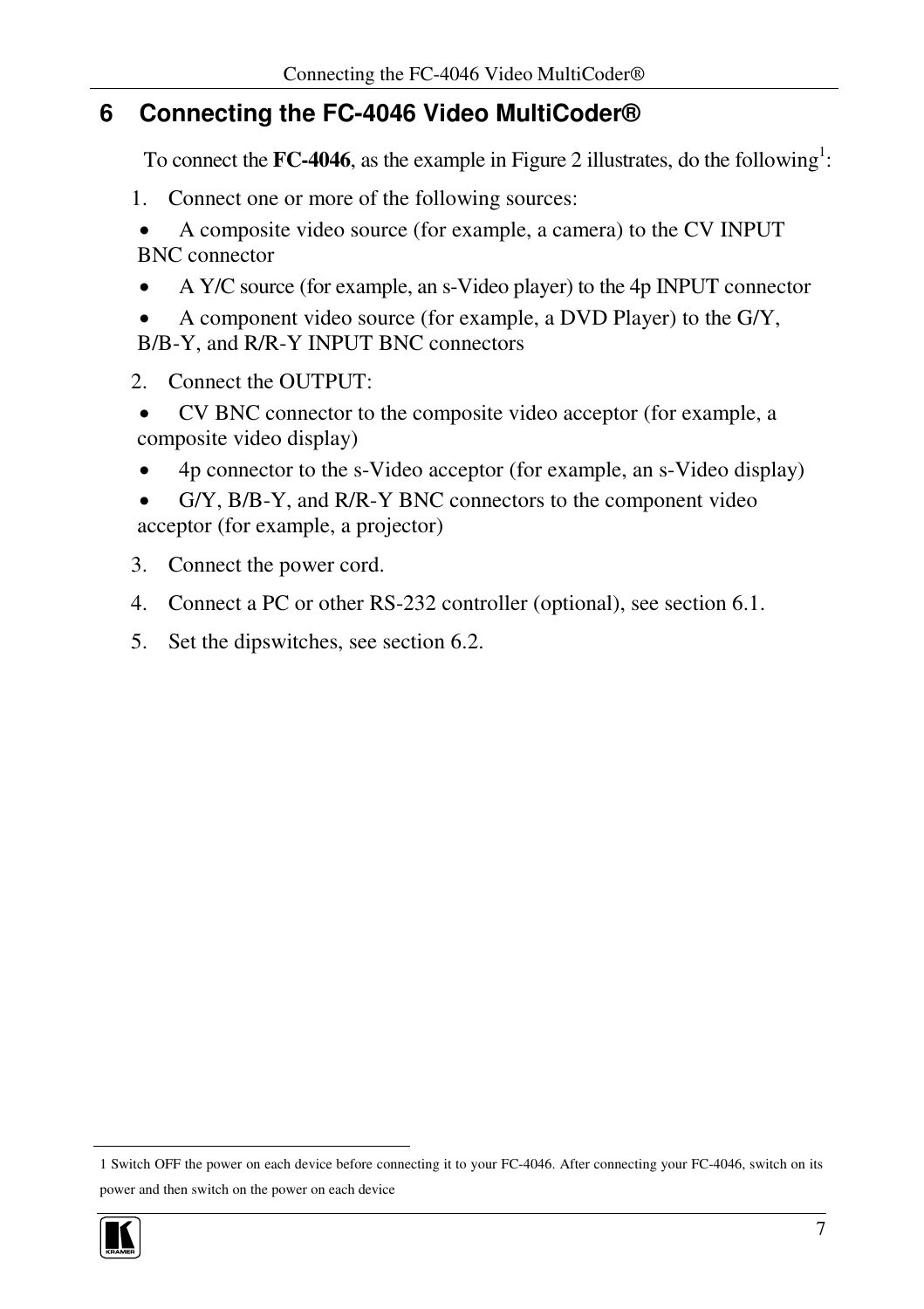

*Figure 2: Connecting the FC-4046*

#### **6.1 Connecting a PC**

To connect a PC to the **FC-4046**, using the Null-modem adapter provided with the machine (recommended):

 Connect the RS-232 DB9 rear panel port on the **FC-4046** unit to the Null-modem adapter and connect the Null-modem adapter with a 9 wire flat cable to the RS-232 DB9 port on your PC

To connect a PC to the **FC-4046**, without using a Null-modem adapter:

 Connect the RS-232 DB9 port on your PC to the RS-232 DB9 rear panel port on the **FC-4046** unit, as Figure 3 illustrates



*Figure 3: Connecting a PC without using a Null-modem Adapter*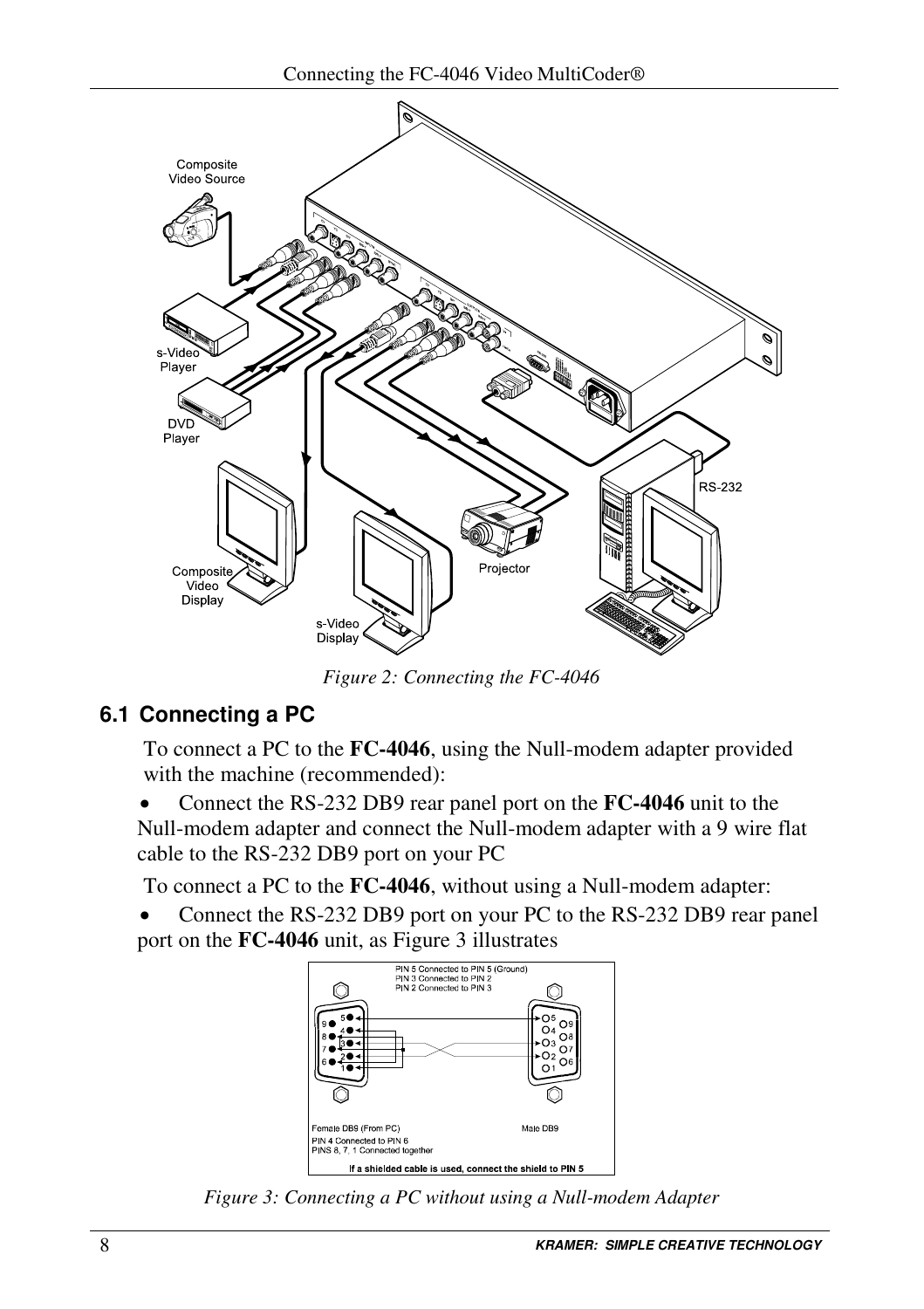#### **6.2 Dipswitch Settings**

Configure the **FC-4046** unit by setting the 8 dipswitches, as Figure 4 and Table 4 define:



*Figure 4: Dipswitches (Factory Default)*

#### *Table 4: Dipswitch Settings*

|   | <b>Dipswitch</b>      | Set as follows:                                                          |
|---|-----------------------|--------------------------------------------------------------------------|
|   | PEDESTAL <sup>1</sup> | ON for pedestal; OFF for no pedestal (7.5 IRE offset selection for NTSC) |
| 2 | STANDARD 1            |                                                                          |
| 3 | STANDARD 2            | See Table 5 (for selecting the INPUT video standard)                     |
| 4 | STANDARD 3            |                                                                          |
| 5 | AUTO $2,3$            | ON for multi-standard; OFF for user-selected (fixed) standard            |
| 6 | H SYNC                | ON for Horizontal sync on Hs/Cs BNC; OFF for composite sync output       |
|   | <b>BAR</b>            | ON for machine to operate as a 75% color bar generator <sup>4</sup>      |
| 8 | AGC <sup>5</sup>      | ON for automatic gain control; OFF for fixed gain                        |

*Table 5: Dipswitch Standard Definitions (for AUTO switch off)*

| <b>STANDARD</b>  | <b>DIP STANDARD 1</b> | DIP STANDARD 2   DIP STANDARD 3 |     |
|------------------|-----------------------|---------------------------------|-----|
| <b>NTSC</b>      | OFF                   | OFF                             | ON  |
| PAL              | <b>OFF</b>            | ON                              | OFF |
| PAL-M            | <b>OFF</b>            | ON                              | ON  |
| PAL-Nc           | ON                    | OFF                             | OFF |
| <b>NTSC-4.43</b> | ON                    | OFF                             | ON  |
| <b>SECAM</b>     | ON                    | ON                              | OFF |
| <b>PAL-60</b>    | ON                    | ON                              | ON  |

1 NTSC offsets the black level within the active video signal by 7.5 IRE when selected

3 When the AUTO function is on, then the machine will auto-select PAL, NTSC and SECAM standards when all 3 STANDARD switches are **off**. When the AUTO function is on, then the machine will auto-select between all the standards when all 3 STANDARD switches are **on**. This situation may be unreliable, and therefore it is not recommended to work in this manner

4 When operating as a bar generator, it is recommended to connect an external CV source (50Hz or 60Hz, according to the required output standard) in order to stabilize the color sub-carrier frequency

5 For firmware versions up to 2.0, the AGC function cannot be disabled. The AGC dipswitch is only relevant for firmware versions 2.0 and higher



<sup>2</sup> If the AUTO dipswitch is set to ON, dipswitches STANDARD 1, STANDARD 2 and STANDARD 3 have no effect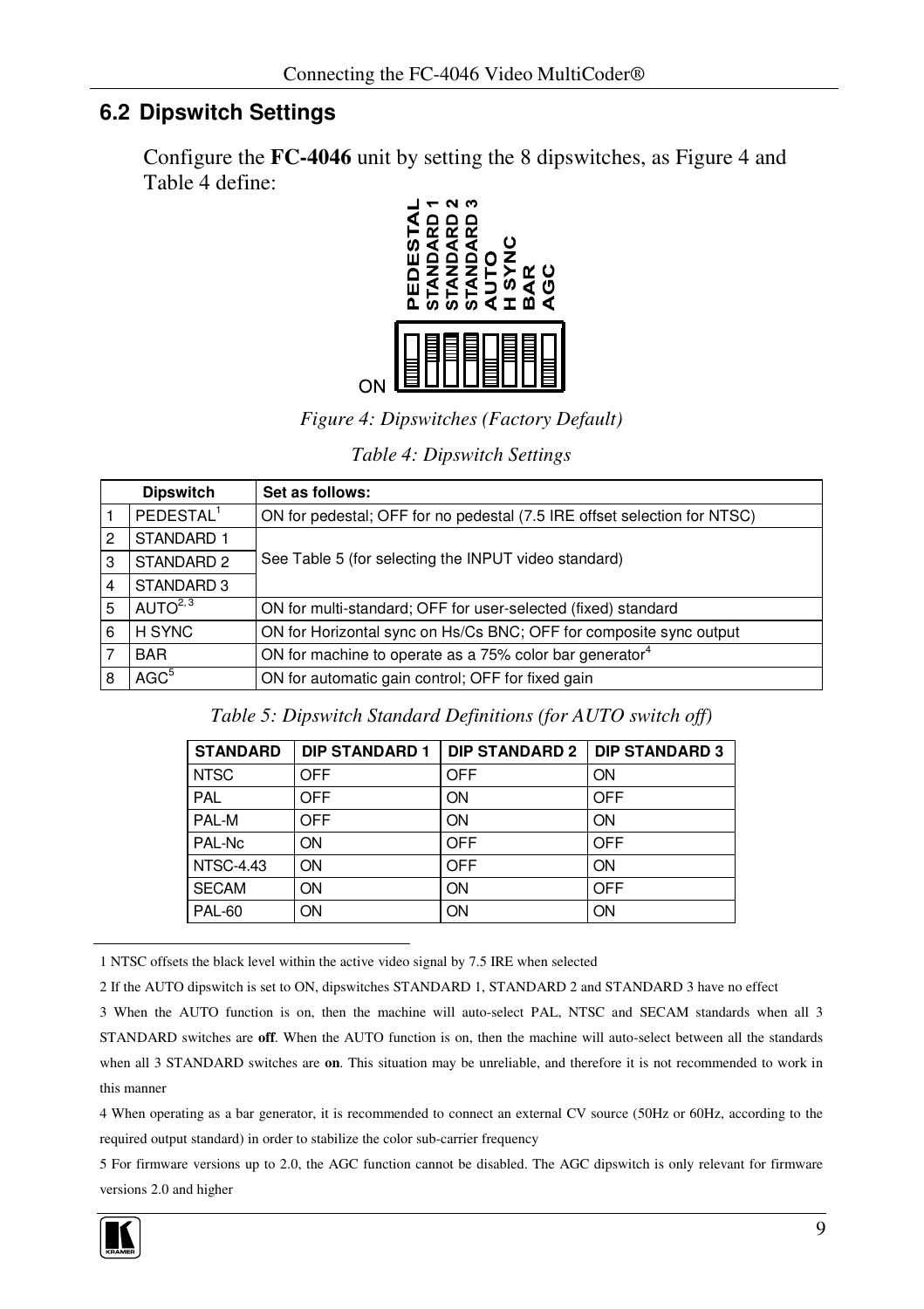## **7 Operating Your FC-4046 Video MultiCoder®**

Operate your **FC-4046** via:

- The front panel buttons
- RS-232 serial commands transmitted by a touch screen system, PC, or other serial controller

### **7.1 Using the Front Panel Buttons**

Section 7.1.1 describes how to convert (encode) RGB or YUV input signals to composite or Y/C video output signals and vice versa (decode).

#### **7.1.1 Encoding and Decoding Video Signals**

To encode/decode a video signal, do the following:

Select the desired input using the INPUT button

The illuminated INPUT LED indicates the selected input

#### **7.1.2 Adjusting the CONTROL Levels**

To adjust a specific CONTROL level:

- 1. Press the appropriate CONTROL button. The CONTROL button illuminates and the 7-segment display shows the current level (in digits)<sup>1</sup>.
- 2. Press the + button or button once to gradually increase or decrease the current level by one unit.

The 7-segment display shows the new level.

To increase or decrease the current level rapidly, press and hold down the + button or - button, continuously<sup>2</sup>. To end the rapid adjustment, release the + button or – button.

#### **7.1.3 Locking the Front Panel**

To prevent changing the settings accidentally or tampering with the front panel, lock your **FC-4046**. Unlocking releases the protection mechanism.

To lock the **FC-4046**:

 Pressthe PANEL LOCK button (for about 2 seconds) until the PANEL LOCK LED illuminates freezing the front panel controls. Pressing a button will have no effect, except to cause the PANEL LOCK LED to blink<sup>3</sup>. Nevertheless, even though the front panel is locked you can still operate your PC control software.

<sup>1</sup> It could be pressed again to choose the "other" CONTROL function on the button

<sup>2</sup> The 7-segment display starts to quickly scan the range. When it stops running, it has reached the maximum or minimum, respectively

<sup>3</sup> Warning that you need to unlock to regain control via the front panel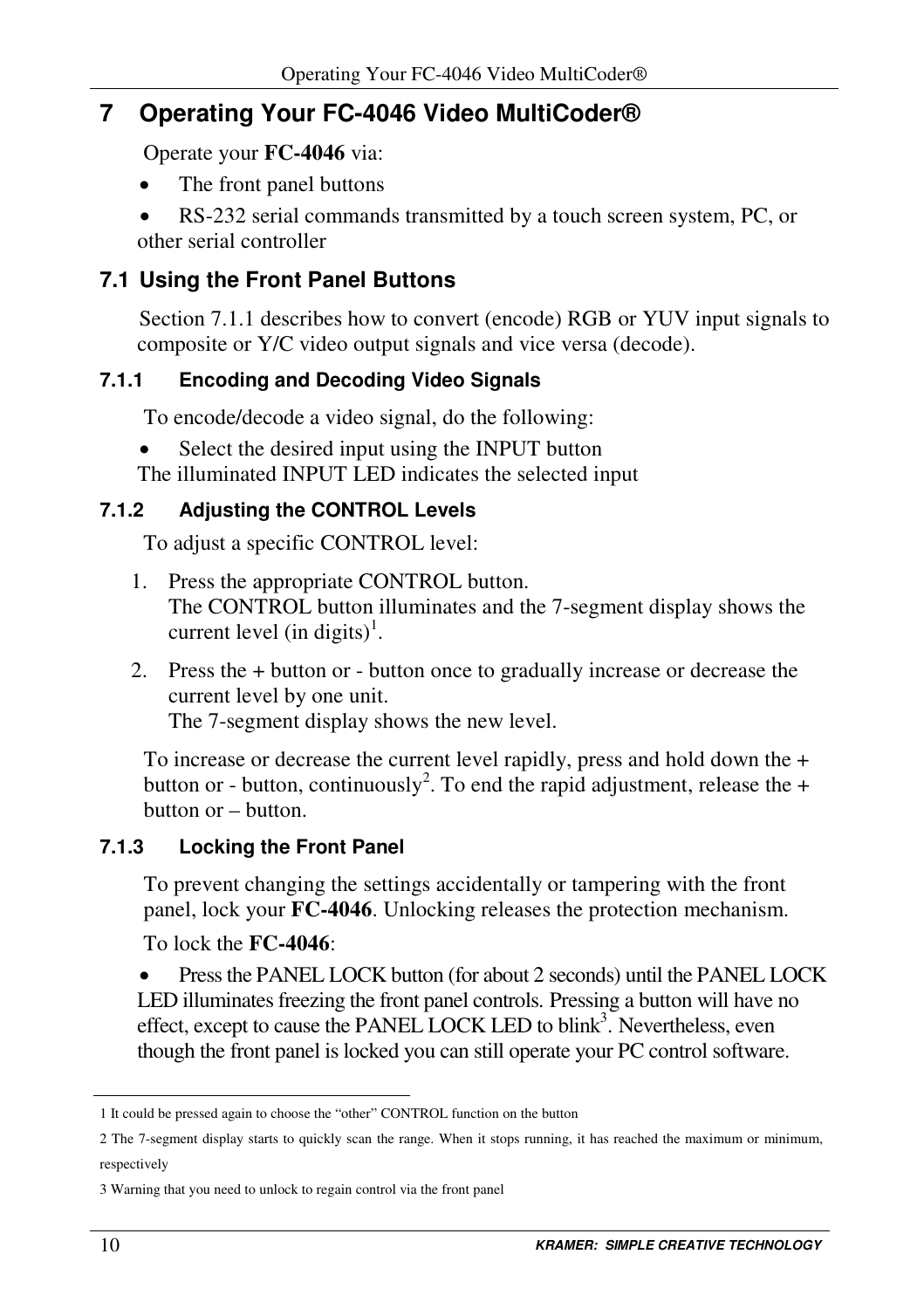To unlock the **FC-4046**:

 Press the PANEL LOCK button (for about 2 seconds) until the front panel controls unlock and the PANEL LOCK LED no longer illuminates.

## **8 Technical Specifications**

Table 6 includes the technical specifications:

*Table 6: Technical Specifications* 1 *of the FC-4046 Video MultiCoder®*

| INPUTS:              | CV: 1Vpp / $75\Omega$ on BNC connector; YC: 1Vpp / $75\Omega$ (Y); 0.3Vpp / $75\Omega$ (C)<br>on 4p connector; R/R-Y, G/Y, B/B-Y SYNC on BNC connectors  |
|----------------------|----------------------------------------------------------------------------------------------------------------------------------------------------------|
| <b>OUTPUTS:</b>      | CV: 1Vpp / $75\Omega$ on BNC connector; YC: 1Vpp / $75\Omega$ (Y); 0.3Vpp / $75\Omega$ (C)<br>on 4p connector; R/R-Y, G/Y, B/B-Y, H, V on BNC connectors |
| MAX. OUTPUT LEVEL:   | 1.4Vpp                                                                                                                                                   |
| BANDWIDTH (-3dB):    | 5MHz, Fully Loaded                                                                                                                                       |
| DIFF. GAIN:          | 1%                                                                                                                                                       |
| DIFF. PHASE:         | 0.7 Deg.                                                                                                                                                 |
| K-FACTOR:            | 0.4%                                                                                                                                                     |
| S/N RATIO:           | 66dB                                                                                                                                                     |
| CONTROLS:            | Input/output format selectors, hue, bright, contrast and saturation controls                                                                             |
| <b>POWER SOURCE:</b> | 90-264 VAC, 50/60 Hz; 15VA                                                                                                                               |
| DIMENSIONS:          | 19-inch (W), 7-inch (D) 1U (H) rack-mountable                                                                                                            |
| WEIGHT:              | 2.6kg. (5.8 lbs.) approx.                                                                                                                                |
| <b>ACCESSORIES:</b>  | Power cord, Null modem adapter, Windows®-based control software <sup>2</sup>                                                                             |

## **9 Communication Protocol** 2

<sup>2</sup> Not available at the time of printing. See our Web site (go to this URL: http://www.kramerelectronics.com) for the latest updated information



<sup>1</sup> Specifications are subject to change without notice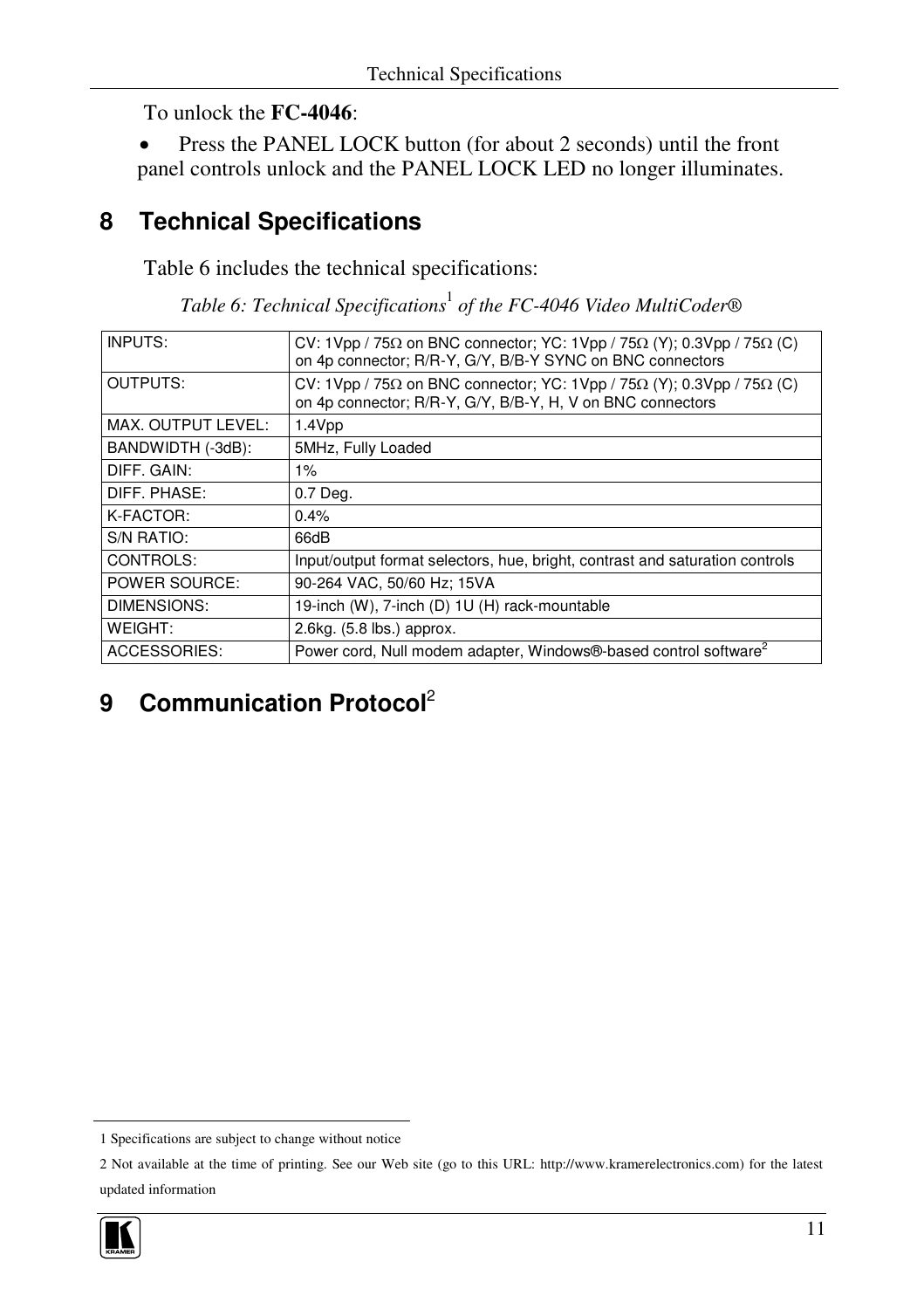#### **LIMITED WARRANTY**

Kramer Electronics (hereafter *Kramer*) warrants this product free from defects in material and workmanship under the following terms.

#### **HOW LONG IS THE WARRANTY**

Labor and parts are warranted for seven years from the date of the first customer purchase.

#### **WHO IS PROTECTED?**

Only the first purchase customer may enforce this warranty.

#### **WHAT IS COVERED AND WHAT IS NOT COVERED**

Except as below, this warranty covers all defects in material or workmanship in this product. The following are not covered by the warranty:

- 1. Any product which is not distributed by Kramer, or which is not purchased from an authorized Kramer dealer. If you are uncertain as to whether a dealer is authorized, please contact Kramer at one of the agents listed in the web site www.kramerelectronics.com.
- 2. Any product, on which the serial number has been defaced, modified or removed.
- 3. Damage, deterioration or malfunction resulting from:
	- i) Accident, misuse, abuse, neglect, fire, water, lightning or other acts of nature
	- ii) Product modification, or failure to follow instructions supplied with the product
	- iii) Repair or attempted repair by anyone not authorized by  $\hat{K}$ ramer<br>iv) Any shipment of the product (claims must be presented to the co
	- Any shipment of the product (claims must be presented to the carrier)
	- v) Removal or installation of the product
	- vi) Any other cause, which does not relate to a product defect
	- vii) Cartons, equipment enclosures, cables or accessories used in conjunction with the product

#### **WHAT WE WILL PAY FOR AND WHAT WE WILL NOT PAY FOR**

We will pay labor and material expenses for covered items. We will not pay for the following:

- 1. Removal or installations charges.
- 2. Costs of initial technical adjustments (set-up), including adjustment of user controls or programming. These costs are the responsibility of the Kramer dealer from whom the product was purchased.
- 3. Shipping charges.

#### **HOW YOU CAN GET WARRANTY SERVICE**

- 1. To obtain service on you product, you must take or ship it prepaid to any authorized Kramer service center.
- 2. Whenever warranty service is required, the original dated invoice (or a copy) must be presented as proof of warranty coverage, and should be included in any shipment of the product. Please also include in any mailing a contact name, company, address, and a description of the problem(s).
- 3. For the name of the nearest Kramer authorized service center, consult your authorized dealer.

#### **LIMITATION OF IMPLIED WARRANTIES**

All implied warranties, including warranties of merchantability and fitness for a particular purpose, are limited in duration to the length of this warranty.

#### **EXCLUSION OF DAMAGES**

The liability of Kramer for any effective products is limited to the repair or replacement of the product at our option. Kramer shall not be liable for:

- 1. Damage to other property caused by defects in this product, damages based upon inconvenience, loss of use of the product, loss of time, commercial loss; or:
- 2. Any other damages, whether incidental, consequential or otherwise. Some countries may not allow limitations on how long an implied warranty lasts and/or do not allow the exclusion or limitation of incidental or consequential damages, so the above limitations and exclusions may not apply to you.

This warranty gives you specific legal rights, and you may also have other rights, which vary from place to place. **NOTE**: All products returned to Kramer for service must have prior approval. This may be obtained from your dealer.

This equipment has been tested to determine compliance with the requirements of:

| EN-50081: | "Electromagnetic compatibility (EMC);                            |
|-----------|------------------------------------------------------------------|
|           | generic emission standard.                                       |
|           | Part 1: Residential, commercial and light industry"              |
| EN-50082: | "Electromagnetic compatibility (EMC) generic immunity standard.  |
|           | Part 1: Residential, commercial and light industry environment". |
| CFR-47:   | FCC Rules and Regulations:                                       |
|           | Part 15: "Radio frequency devices                                |
|           | Subpart B - Unintentional radiators"                             |

#### **CAUTION!**

- Servicing the machines can only be done by an authorized Kramer technician. Any user who makes changes or modifications to the unit without the expressed approval of the manufacturer will void user authority to operate the equipment.
- $\boxtimes$  Use the supplied DC power supply to feed power to the machine.
- $\triangleright$  Please use recommended interconnection cables to connect the machine to other components.